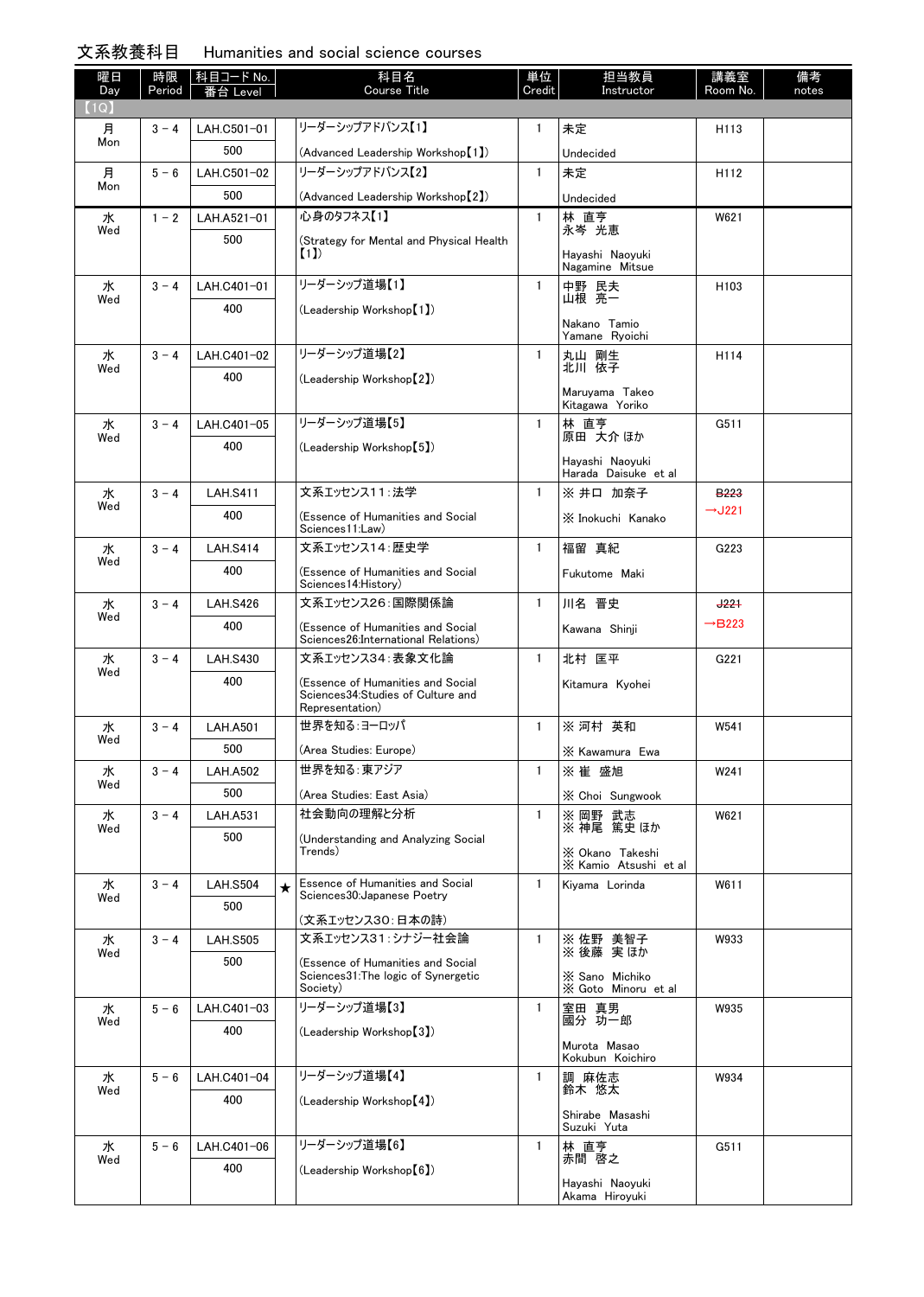| 文系教養科目 | Humanities and social science courses |  |  |
|--------|---------------------------------------|--|--|
|        |                                       |  |  |

| 曜日          | 時限      | 科目コード No.          |         | 科目名<br><b>Course Title</b>                                                                  | 単位           | 担当教員                                     | 講義室                | 備考        |
|-------------|---------|--------------------|---------|---------------------------------------------------------------------------------------------|--------------|------------------------------------------|--------------------|-----------|
| Day<br>(1Q) | Period  | Level              |         |                                                                                             | Credit       | Instructor                               | Room No.           | notes     |
| 水           | $5 - 6$ | <b>LAH.S428</b>    | $\star$ | Essence of Humanities and Social                                                            | 1            | De Ferranti Hugh                         | H <sub>118</sub>   |           |
| Wed         |         | 400                |         | Sciences28: 'Our' Sounds - Music.<br>Society, Community                                     |              |                                          | $\rightarrow$ H103 |           |
|             |         |                    |         | (文系エッセンス28:音楽と社会)                                                                           |              |                                          |                    |           |
| 水<br>Wed    | $5 - 6$ | <b>LAH.S431</b>    |         | 文系エッセンス35:メディア論                                                                             | $\mathbf{1}$ | 柳瀬 博一                                    | H <sub>101</sub>   |           |
|             |         | 400                |         | (Essence of Humanities and Social<br>Sciences35: Media Studies)                             |              | Yanase Hiroichi                          |                    |           |
| 土<br>Sat    | $1 - 4$ | <b>LAH.C601</b>    | $\star$ | Independent Studies Courses1                                                                | $\mathbf{1}$ | 猪原 健弘<br>原田 天介 ほか                        | W931-936           | □<br>隔週開講 |
|             |         | 600                | C       | (学生プロデュース科目1)                                                                               |              | Inohara Takehiro                         |                    |           |
| 土           | $1 - 4$ | <b>LAH.C605</b>    | $\star$ | Independent Studies Courses5                                                                | $\mathbf{1}$ | Harada Daisuke et al<br>猪原 健弘            | W931-936           | □         |
| Sat         |         | 600                | С       | (学生プロデュース科目5)                                                                               |              | 原田 大介 ほか                                 |                    | 隔週開講      |
|             |         |                    |         |                                                                                             |              | Inohara Takehiro<br>Harada Daisuke et al |                    |           |
| (2Q)        |         |                    |         |                                                                                             |              |                                          |                    |           |
| 水<br>Wed    | $3 - 4$ | LAH.C401-07        |         | リーダーシップ道場【7】                                                                                | 1            | 佐久間 邦弘<br>原田 大介                          | W933               |           |
|             |         | 400                |         | (Leadership Workshop [7])                                                                   |              | Sakuma Kunihiro                          |                    |           |
|             |         |                    |         |                                                                                             |              | Harada Daisuke                           |                    |           |
| 水<br>Wed    | $3 - 4$ | LAH.C401-08        |         | リーダーシップ道場【8】                                                                                | $\mathbf{1}$ | 札野 順<br>北川 依子                            | H136               |           |
|             |         | 400                |         | (Leadership Workshop【8】)                                                                    |              | Fudano Jun                               |                    |           |
|             |         |                    |         | リーダーシップ道場【11】                                                                               |              | Kitagawa Yoriko                          |                    |           |
| 水<br>Wed    | $3 - 4$ | LAH.C401-11<br>400 |         | (Leadership Workshop [11])                                                                  | $\mathbf{1}$ | 林 直亨<br>岩男 征樹 ほか                         | G511               |           |
|             |         |                    |         |                                                                                             |              | Hayashi Naoyuki<br>Iwao Seiki et al      |                    |           |
| 水           | $3 - 4$ | <b>LAH.S401</b>    |         | 文系エッセンス1:人間力を育む                                                                             | $\mathbf{1}$ | 中野 民夫                                    | H <sub>101</sub>   |           |
| Wed         |         | 400                |         | (Essence of Humanities and Social<br>Sciences1:Toward Our True Nature)                      |              | Nakano Tamio                             |                    |           |
| 水           | $3 - 4$ | <b>LAH.S417</b>    |         | 文系エッセンス17:心理学                                                                               | $\mathbf{1}$ | 永岑 光恵                                    | W241               |           |
| Wed         |         | 400                |         | (Essence of Humanities and Social<br>Sciences17: Psychology)                                |              | Nagamine Mitsue                          |                    |           |
| 水<br>Wed    | $3 - 4$ | LAH.S420-01        | $\star$ | Essence of Humanities and Social<br>Sciences20:Western Thought <sup>[1]</sup>               | $\mathbf{1}$ | Bektas Yakup                             | B223               |           |
|             |         | 400                |         | (文系エッセンス20:西洋思想【1】)                                                                         |              |                                          |                    |           |
| 水           | $3 - 4$ | <b>LAH.A503</b>    |         | 世界を知る:中南米                                                                                   | $\mathbf{1}$ | ※ スエナガ エウニッセ トモ                          | J221               |           |
| Wed         |         | 500                |         | (Area Studies: Latin America)                                                               |              | ミタカハシ                                    |                    |           |
|             |         |                    |         |                                                                                             |              | $X$ Suenagaeunice<br>Tomomitakahaschi    |                    |           |
| 水<br>Wed    | $5 - 6$ | LAH.C401-09        |         | リーダーシップ道場【9】                                                                                | 1            | 佐久間 邦弘<br>北村 匡平                          | W935               |           |
|             |         | 400                |         | (Leadership Workshop <sup>[9]</sup> )                                                       |              | Sakuma Kunihiro                          |                    |           |
|             |         |                    |         |                                                                                             |              | Kitamura Kyohei                          |                    |           |
| 水<br>Wed    | $5 - 6$ | LAH.C401-10        |         | リーダーシップ道場【10】                                                                               | $\mathbf{1}$ | 磯崎 憲一郎<br>山根 亮一                          | S422<br>→西9号館      |           |
|             |         | 400                |         | (Leadership Workshop [10])                                                                  |              | Isozaki Kenichiro<br>Yamane Ryoichi      | 714号室              |           |
| 水           | $5 - 6$ | LAH.C401-12        |         | リーダーシップ道場【12】                                                                               | 1            | 林 直亨                                     | G511               |           |
| Wed         |         | 400                |         | (Leadership Workshop【12】)                                                                   |              | 原田 大介 ほか                                 |                    |           |
|             |         |                    |         |                                                                                             |              | Hayashi Naoyuki<br>Harada Daisuke et al  |                    |           |
| 水           | $5 - 6$ | <b>LAH.S402</b>    |         | 文系エッセンス2:科学技術倫理                                                                             | $\mathbf{1}$ | 札野 順                                     | H <sub>101</sub>   |           |
| Wed         |         | 400                |         | (Essence of Humanities and Social<br>Sciences2: Ethics in Engineering)                      |              | Fudano Jun                               |                    |           |
| 水           | $5 - 6$ | <b>LAH.S429</b>    | $\star$ | Essence of Humanities and Social<br>Sciences29:'Other' Sounds - Music,                      | $\mathbf{1}$ | De Ferranti Hugh                         | W323               |           |
| Wed         |         | 400                |         | Minorities, Japan                                                                           |              |                                          |                    |           |
|             |         |                    |         | (文系エッセンス29:音楽と異文化)                                                                          |              |                                          |                    |           |
| 水<br>Wed    | $5 - 6$ | LAH.S502-01        |         | 文系エッセンス24:社会思想史【1】                                                                          | $\mathbf{1}$ | 畑中 健二                                    | G223               |           |
|             |         | 500                |         | (Essence of Humanities and Social<br>Sciences24: History of Social Thought <sup>[1]</sup> ) |              | Hatanaka Kenji                           |                    |           |